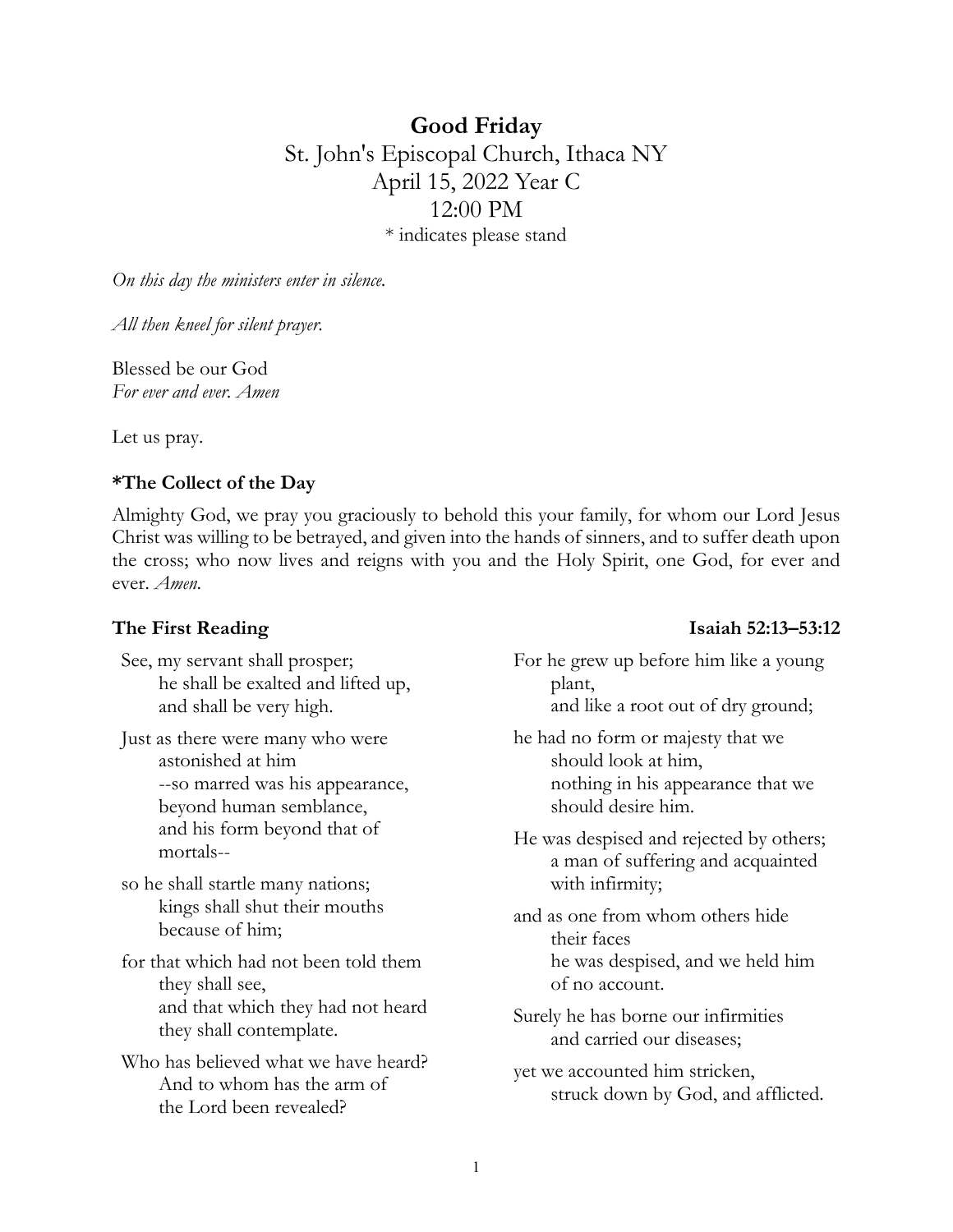But he was wounded for our transgressions, crushed for our iniquities;

upon him was the punishment that made us whole, and by his bruises we are healed.

All we like sheep have gone astray; we have all turned to our own way,

and the Lord has laid on him the iniquity of us all.

He was oppressed, and he was afflicted, yet he did not open his mouth;

like a lamb that is led to the slaughter, and like a sheep that before its shearers is silent, so he did not open his mouth.

By a perversion of justice he was taken away. Who could have imagined his future?

For he was cut off from the land of the living, stricken for the transgression of my people.

They made his grave with the wicked and his tomb with the rich,

although he had done no violence, and there was no deceit in his mouth.

#### **Psalm 22**

1 My God, my God, why have you forsaken me? \* and are so far from my cry and from the words of my distress?

2 O my God, I cry in the daytime, but you do not answer; \* by night as well, but I find no rest.

Yet it was the will of the Lord to crush him with pain.

When you make his life an offering for sin, he shall see his offspring, and shall prolong his days;

through him the will of the Lord shall prosper. Out of his anguish he shall see light;

he shall find satisfaction through his knowledge.

The righteous one, my servant, shall make many righteous, and he shall bear their iniquities.

Therefore I will allot him a portion with the great, and he shall divide the spoil with the strong;

because he poured out himself to death, and was numbered with the transgressors;

yet he bore the sin of many, and made intercession for the transgressors.

3 Yet you are the Holy One, \* enthroned upon the praises of Israel.

4 Our forefathers put their trust in you; \* they trusted, and you delivered them.

5 They cried out to you and were delivered; \*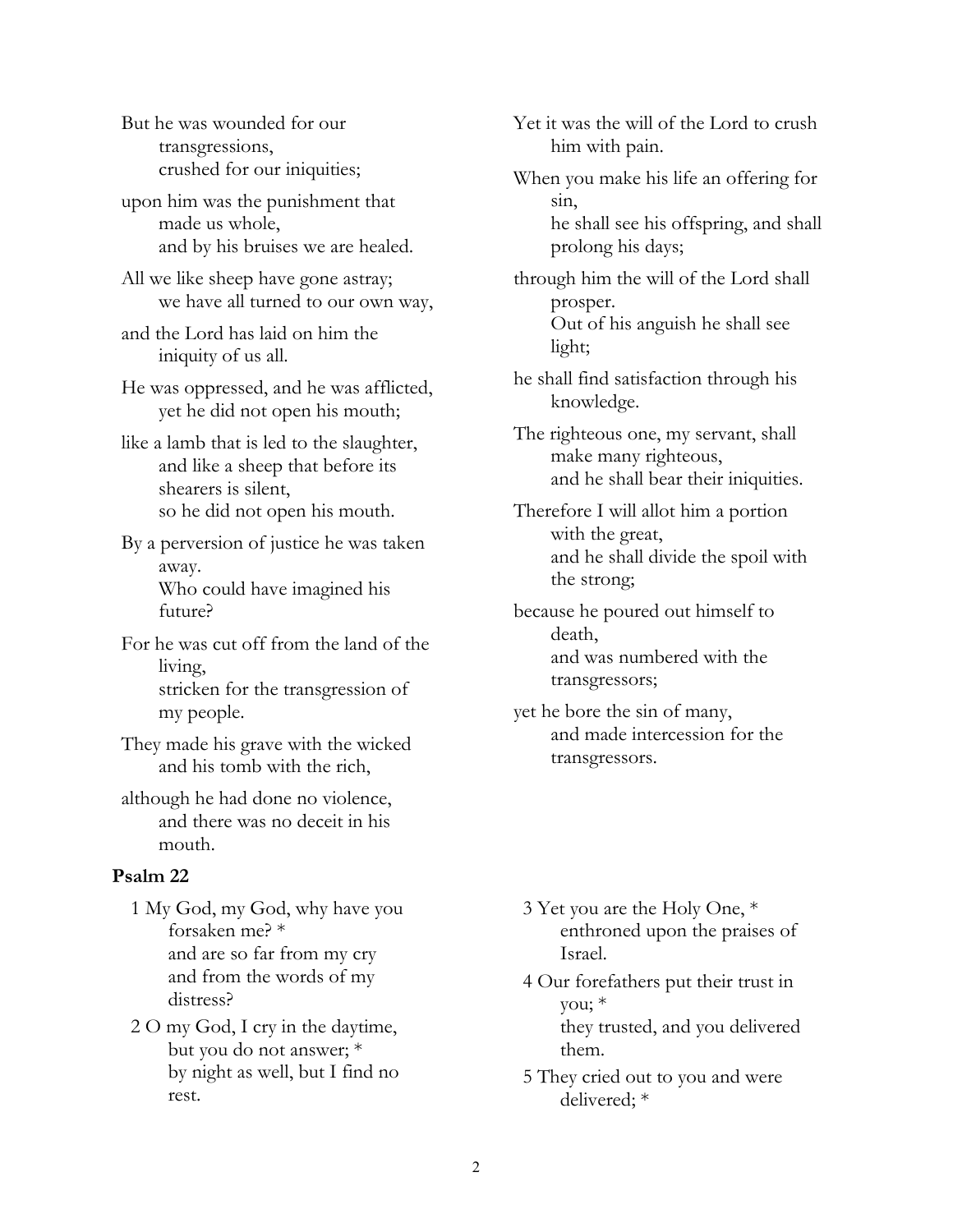they trusted in you and were not put to shame.

- 6 But as for me, I am a worm and no man, \* scorned by all and despised by the people.
- 7 All who see me laugh me to scorn; \* they curl their lips and wag their heads, saying,
- 8 "He trusted in the Lord; let him deliver him; \* let him rescue him, if he delights in him."
- 9 Yet you are he who took me out of the womb, \* and kept me safe upon my mother's breast.
- 10 I have been entrusted to you ever since I was born; \* you were my God when I was still in my mother's womb.
- 11 Be not far from me, for trouble is near, \* and there is none to help.
- 12 Many young bulls encircle me; \* strong bulls of Bashan surround me.
- 13 They open wide their jaws at me, \* like a ravening and a roaring lion.
- 14 I am poured out like water; all my bones are out of joint; \* my heart within my breast is melting wax.
- 15 My mouth is dried out like a potsherd; my tongue sticks to the roof of my mouth; \* and you have laid me in the dust of the grave.
- 16 Packs of dogs close me in, and gangs of evildoers circle

around me; \* they pierce my hands and my feet; I can count all my bones.

- 17 They stare and gloat over me; \* they divide my garments among them; they cast lots for my clothing.
- 18 Be not far away, O Lord; \* you are my strength; hasten to help me.
- 19 Save me from the sword, \* my life from the power of the dog.
- 20 Save me from the lion's mouth, \* my wretched body from the horns of wild bulls.
- 21 I will declare your Name to my brethren; \* in the midst of the congregation I will praise you.
- 22 Praise the Lord, you that fear him; \* stand in awe of him, O offspring of Israel; all you of Jacob's line, give glory.
- 23 For he does not despise nor abhor the poor in their poverty; neither does he hide his face from them; \* but when they cry to him he hears them.
- 24 My praise is of him in the great assembly; \* I will perform my vows in the presence of those who worship him.
- 25 The poor shall eat and be satisfied, and those who seek the Lord shall praise him: \* "May your heart live for ever!"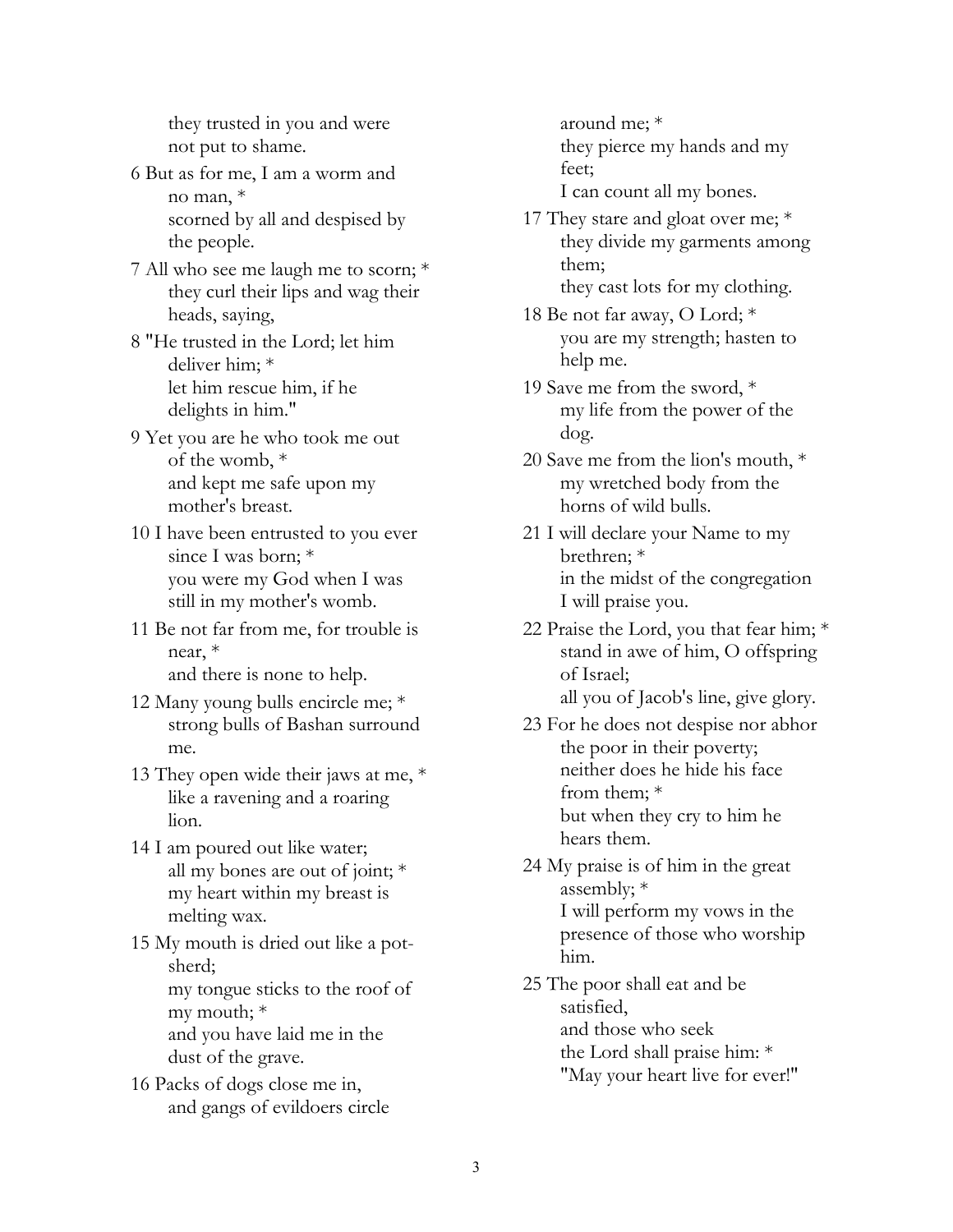- 26 All the ends of the earth shall remember and turn to the Lord, \* and all the families of the nations shall bow before him.
- 27 For kingship belongs to the Lord; \* he rules over the nations.
- 28 To him alone all who sleep in the earth bow down in worship; \* all who go down to the dust fall before him.

#### **The Epistle Reading Philippians 2:5–11**

Let the same mind be in you that was in Christ Jesus, who, though he was in the form of God, did not regard equality with God as something to be exploited, but emptied himself, taking the form of a slave, being born in human likeness. And being found in human form, he humbled himself and became obedient to the point of death even death on a cross. Therefore God also highly exalted him and gave him the name that is above every name, so that at the name of Jesus every knee should bend, in heaven and on earth and under the earth,

and every tongue should confess that Jesus Christ is Lord, to the glory of God the Father.

#### **The Passion of Our Lord Jesus Christ According to John 18:1–19:42**

*Because of the length of the reading, the congregation may be seated, until the arrival at Golgotha. The customary responses before and after the Gospel are omitted.*

Jesus went out with his disciples across the Kidron valley to a place where there was a garden, which he and his disciples entered. Now Judas, who betrayed him, also knew the place, because Jesus often met there with his disciples. So Judas brought a detachment of soldiers together with police from the chief priests and the Pharisees, and they came there with lanterns and torches and weapons. Then Jesus, knowing all that was to happen to him, came forward and asked them, "Whom are you looking for?" They answered, "Jesus of Nazareth." Jesus replied,

4

29 My soul shall live for him; my descendants shall serve him; \* they shall be known as the Lord's for ever.

30 They shall come and make known to a people yet unborn \* the saving deeds that he has done.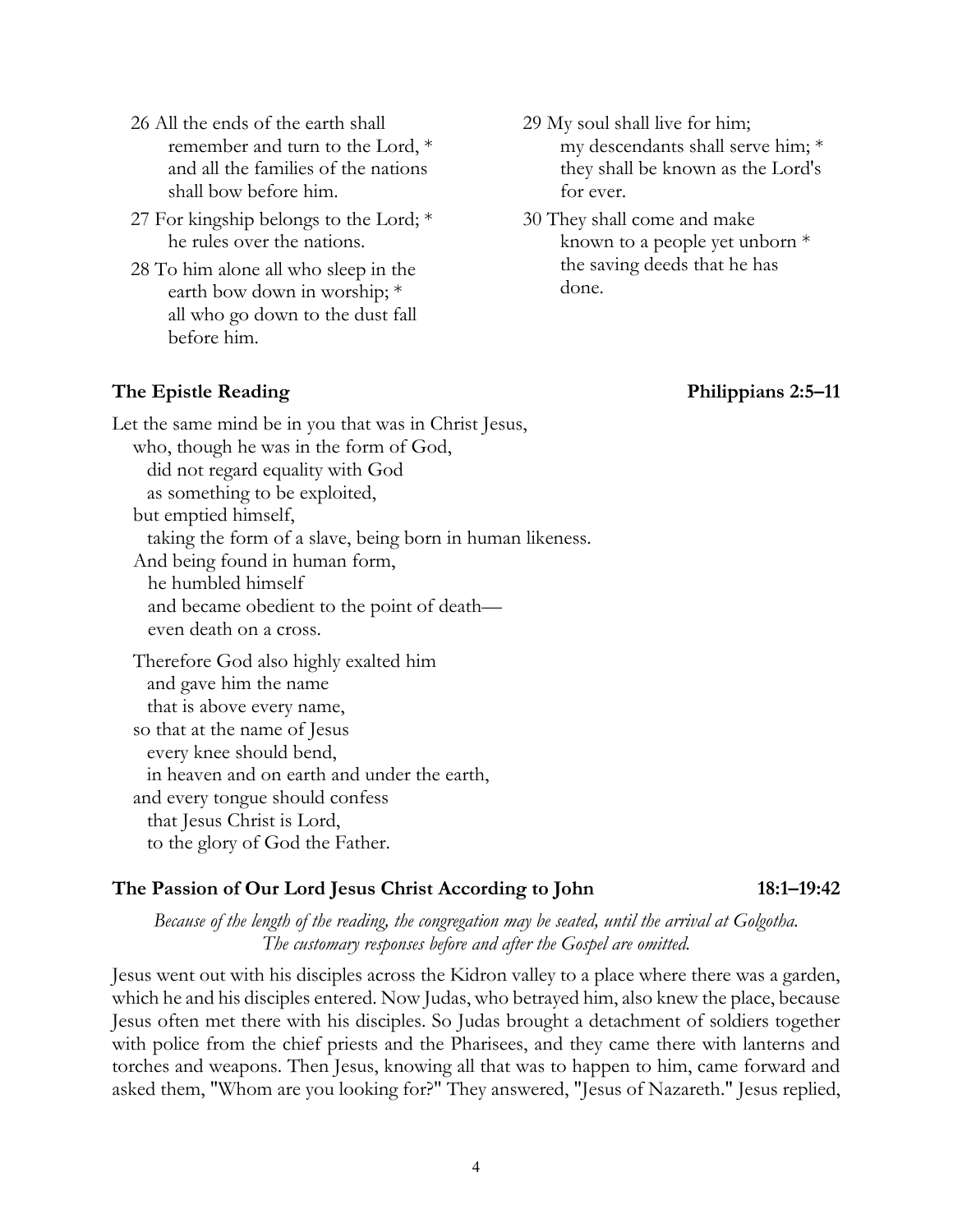"I am he." Judas, who betrayed him, was standing with them. When Jesus said to them, "I am he," they stepped back and fell to the ground. Again he asked them, "Whom are you looking for?" And they said, "Jesus of Nazareth." Jesus answered, "I told you that I am he. So if you are looking for me, let these men go." This was to fulfill the word that he had spoken, "I did not lose a single one of those whom you gave me." Then Simon Peter, who had a sword, drew it, struck the high priest's slave, and cut off his right ear. The slave's name was Malchus. Jesus said to Peter, "Put your sword back into its sheath. Am I not to drink the cup that the Father has given me?"

So the soldiers, their officer, and the Judean police arrested Jesus and bound him. First they took him to Annas, who was the father-in-law of Caiaphas, the high priest that year. Caiaphas was the one who had advised the Judean leadership that it was better to have one person die for the people.

Simon Peter and another disciple followed Jesus. Since that disciple was known to the high priest, he went with Jesus into the courtyard of the high priest, but Peter was standing outside at the gate. So the other disciple, who was known to the high priest, went out, spoke to the woman who guarded the gate, and brought Peter in. The woman said to Peter, "You are not also one of this man's disciples, are you?" He said, "I am not." Now the slaves and the police had made a charcoal fire because it was cold, and they were standing around it and warming themselves. Peter also was standing with them and warming himself.

Then the high priest questioned Jesus about his disciples and about his teaching. Jesus answered, "I have spoken openly to the world; I have always taught in synagogues and in the temple, where all the Judeans come together. I have said nothing in secret. Why do you ask me? Ask those who heard what I said to them; they know what I said." When he had said this, one of the police standing nearby struck Jesus on the face, saying, "Is that how you answer the high priest?" Jesus answered, "If I have spoken wrongly, testify to the wrong. But if I have spoken rightly, why do you strike me?" Then Annas sent him bound to Caiaphas the high priest.

Now Simon Peter was standing and warming himself. They asked him, "You are not also one of his disciples, are you?" He denied it and said, "I am not." One of the slaves of the high priest, a relative of the man whose ear Peter had cut off, asked, "Did I not see you in the garden with him?" Again Peter denied it, and at that moment the cock crowed.

Then they took Jesus from Caiaphas to Pilate's headquarters. It was early in the morning. They themselves did not enter the headquarters, so as to avoid ritual defilement and to be able to eat the Passover. So Pilate went out to them and said, "What accusation do you bring against this man?" They answered, "If this man were not a criminal, we would not have handed him over to you." Pilate said to them, "Take him yourselves and judge him according to your law." The Judeans replied, "We are not permitted to put anyone to death." (This was to fulfill what Jesus had said when he indicated the kind of death he was to die.)

Then Pilate entered the headquarters again, summoned Jesus, and asked him, "Are you the King of the Judeans?" Jesus answered, "Do you ask this on your own, or did others tell you about me?" Pilate replied, "I am not a Judean, am I? Your own nation and the chief priests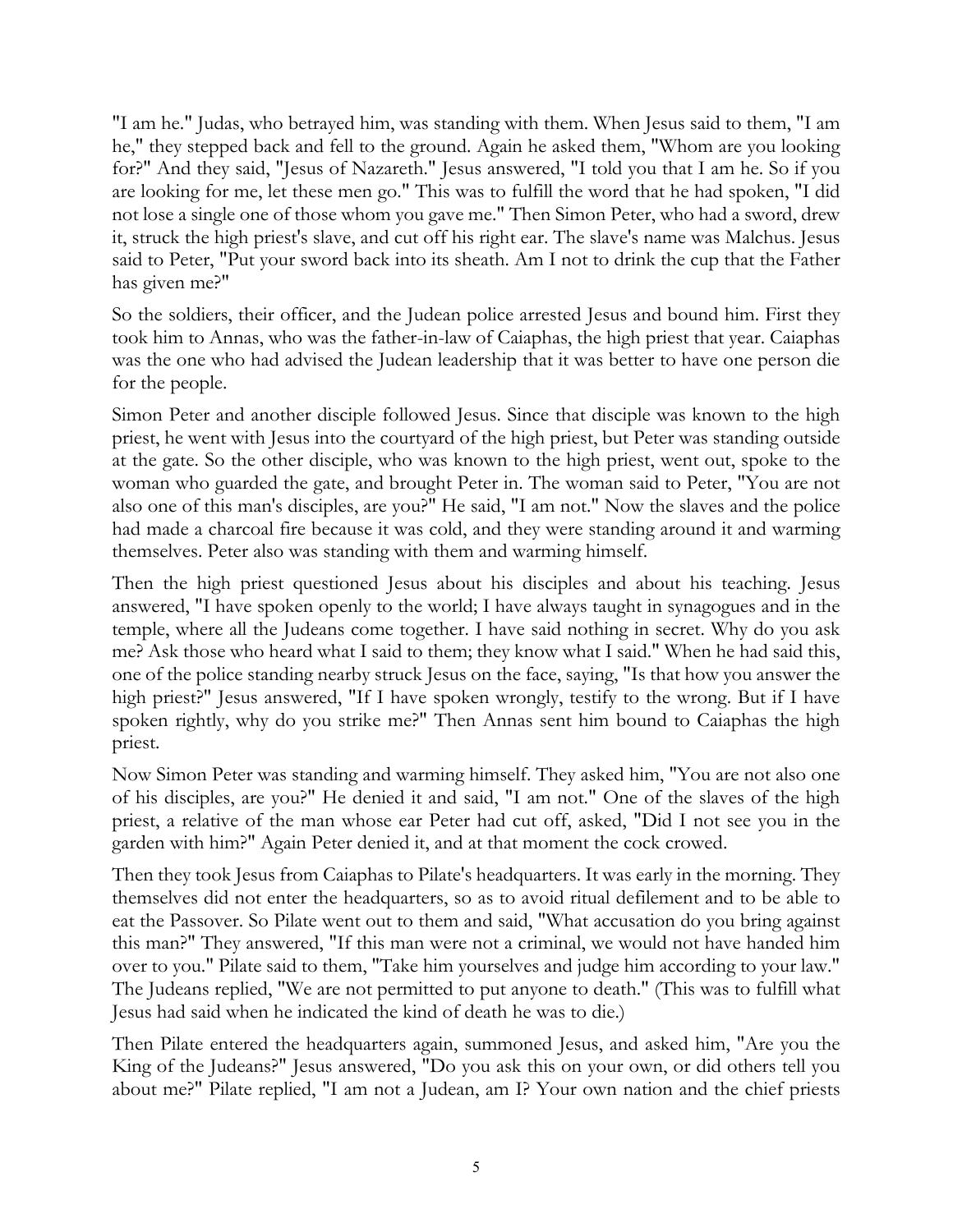have handed you over to me. What have you done?" Jesus answered, "My kingdom is not from this world. If my kingdom were from this world, my followers would be fighting to keep me from being handed over to the Judeans. But as it is, my kingdom is not from here." Pilate asked him, "So you are a king?" Jesus answered, "You say that I am a king. For this I was born, and for this I came into the world, to testify to the truth. Everyone who belongs to the truth listens to my voice." Pilate asked him, "What is truth?"

After he had said this, he went out to the Judeans again and told them, "I find no case against him. But you have a custom that I release someone for you at the Passover. Do you want me to release for you the King of the Judeans?" They shouted in reply, "Not this man, but Barabbas!" Now Barabbas was a bandit.

Then Pilate took Jesus and had him flogged. And the soldiers wove a crown of thorns and put it on his head, and they dressed him in a purple robe. They kept coming up to him, saying, "Hail, King of the Judeans!" and striking him on the face. Pilate went out again and said to them, "Look, I am bringing him out to you to let you know that I find no case against him." So Jesus came out, wearing the crown of thorns and the purple robe. Pilate said to them, "Here is the man!" When the chief priests and the police saw him, they shouted, "Crucify him! Crucify him!" Pilate said to them, "Take him yourselves and crucify him; I find no case against him." The Judeans answered him, "We have a law, and according to that law he ought to die because he has claimed to be the Son of God."

Now when Pilate heard this, he was more afraid than ever. He entered his headquarters again and asked Jesus, "Where are you from?" But Jesus gave him no answer. Pilate therefore said to him, "Do you refuse to speak to me? Do you not know that I have power to release you, and power to crucify you?" Jesus answered him, "You would have no power over me unless it had been given you from above; therefore the one who handed me over to you is guilty of a greater sin." From then on Pilate tried to release him, but the Judeans cried out, "If you release this man, you are no friend of the emperor. Everyone who claims to be a king sets himself against the emperor."

When Pilate heard these words, he brought Jesus outside and sat on the judge's bench at a place called The Stone Pavement, or in Hebrew Gabbatha. Now it was the day of Preparation for the Passover; and it was about noon. He said to the Judeans, "Here is your King!" They cried out, "Away with him! Away with him! Crucify him!" Pilate asked them, "Shall I crucify your King?" The chief priests answered, "We have no king but the emperor." Then he handed him over to them to be crucified.

So they took Jesus; and carrying the cross by himself, he went out to what is called The Place of the Skull, which in Hebrew is called Golgotha. There they crucified him, and with him two others, one on either side, with Jesus between them. Pilate also had an inscription written and put on the cross. It read, "Jesus of Nazareth, the King of the Judeans." Many of the Judeans read this inscription, because the place where Jesus was crucified was near the city; and it was written in Hebrew, in Latin, and in Greek. Then the chief priests of the Judeans said to Pilate, "Do not write, 'The King of the Judeans,' but, 'This man said, I am King of the Judeans.'" Pilate answered, "What I have written I have written." When the soldiers had crucified Jesus, they took his clothes and divided them into four parts, one for each soldier. They also took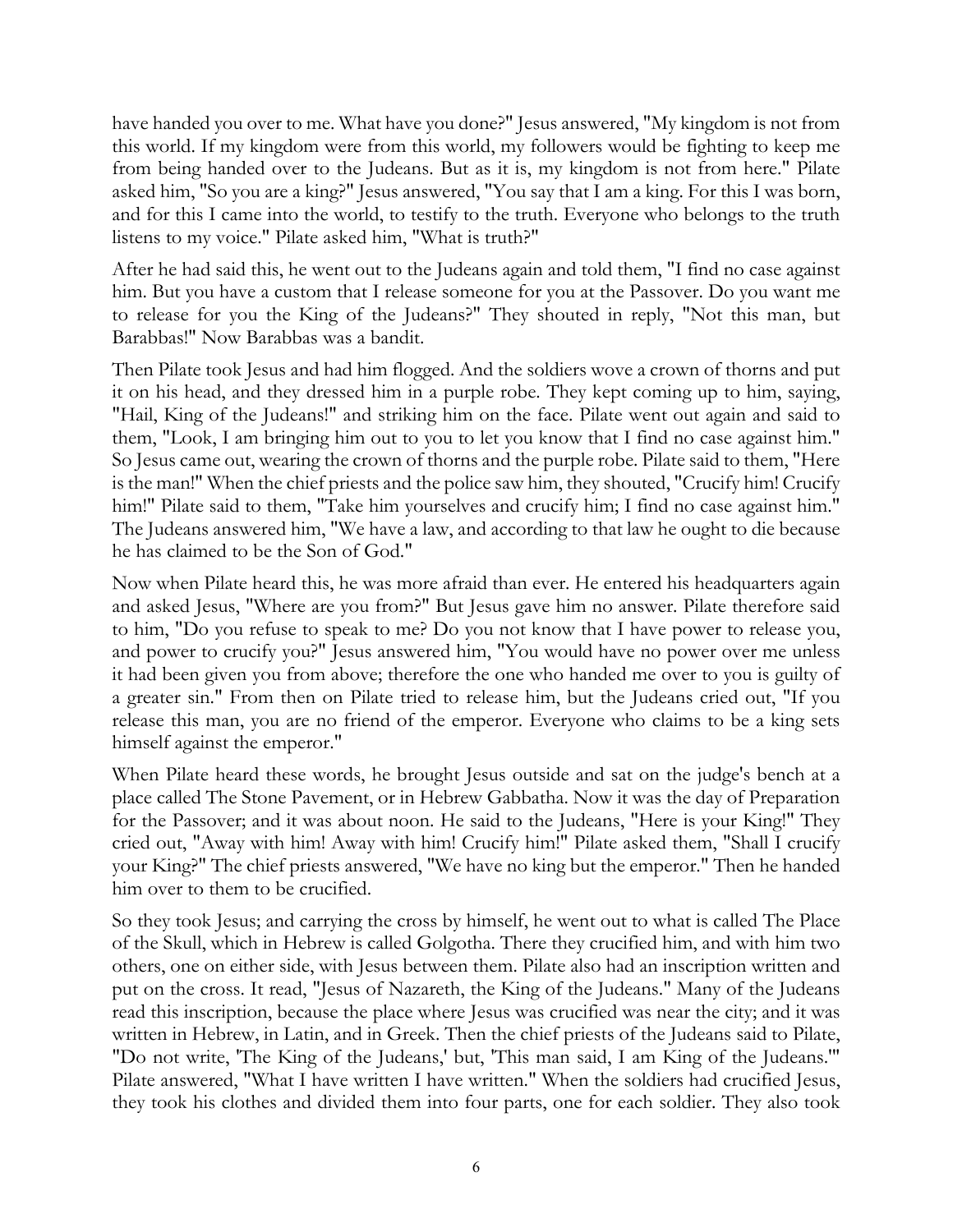his tunic; now the tunic was seamless, woven in one piece from the top. So they said to one another, "Let us not tear it, but cast lots for it to see who will get it." This was to fulfill what the scripture says,

"They divided my clothes among themselves, and for my clothing they cast lots."

And that is what the soldiers did.

Meanwhile, standing near the cross of Jesus were his mother, and his mother's sister, Mary the wife of Clopas, and Mary Magdalene. When Jesus saw his mother and the disciple whom he loved standing beside her, he said to his mother, "Woman, here is your son." Then he said to the disciple, "Here is your mother." And from that hour the disciple took her into his own home.

After this, when Jesus knew that all was now finished, he said (in order to fulfill the scripture), "I am thirsty." A jar full of sour wine was standing there. So they put a sponge full of the wine on a branch of hyssop and held it to his mouth. When Jesus had received the wine, he said, "It is finished." Then he bowed his head and gave up his spirit.

Since it was the day of Preparation, the Judeans did not want the bodies left on the cross during the sabbath, especially because that sabbath was a day of great solemnity. So they asked Pilate to have the legs of the crucified men broken and the bodies removed. Then the soldiers came and broke the legs of the first and of the other who had been crucified with him. But when they came to Jesus and saw that he was already dead, they did not break his legs. Instead, one of the soldiers pierced his side with a spear, and at once blood and water came out. (He who saw this has testified so that you also may believe. His testimony is true, and he knows that he tells the truth.) These things occurred so that the scripture might be fulfilled, "None of his bones shall be broken." And again another passage of scripture says, "They will look on the one whom they have pierced."

After these things, Joseph of Arimathea, who was a disciple of Jesus, though a secret one because of his fear of the Judean authorities, asked Pilate to let him take away the body of Jesus. Pilate gave him permission; so he came and removed his body. Nicodemus, who had at first come to Jesus by night, also came, bringing a mixture of myrrh and aloes, weighing about a hundred pounds. They took the body of Jesus and wrapped it with the spices in linen cloths, according to the burial custom of the Judeans. Now there was a garden in the place where he was crucified, and in the garden there was a new tomb in which no one had ever been laid. And so, because it was the Jewish day of Preparation, and the tomb was nearby, they laid Jesus there.

**Sermon The Rev. Megan Castellan**

#### **\*Solemn Collects**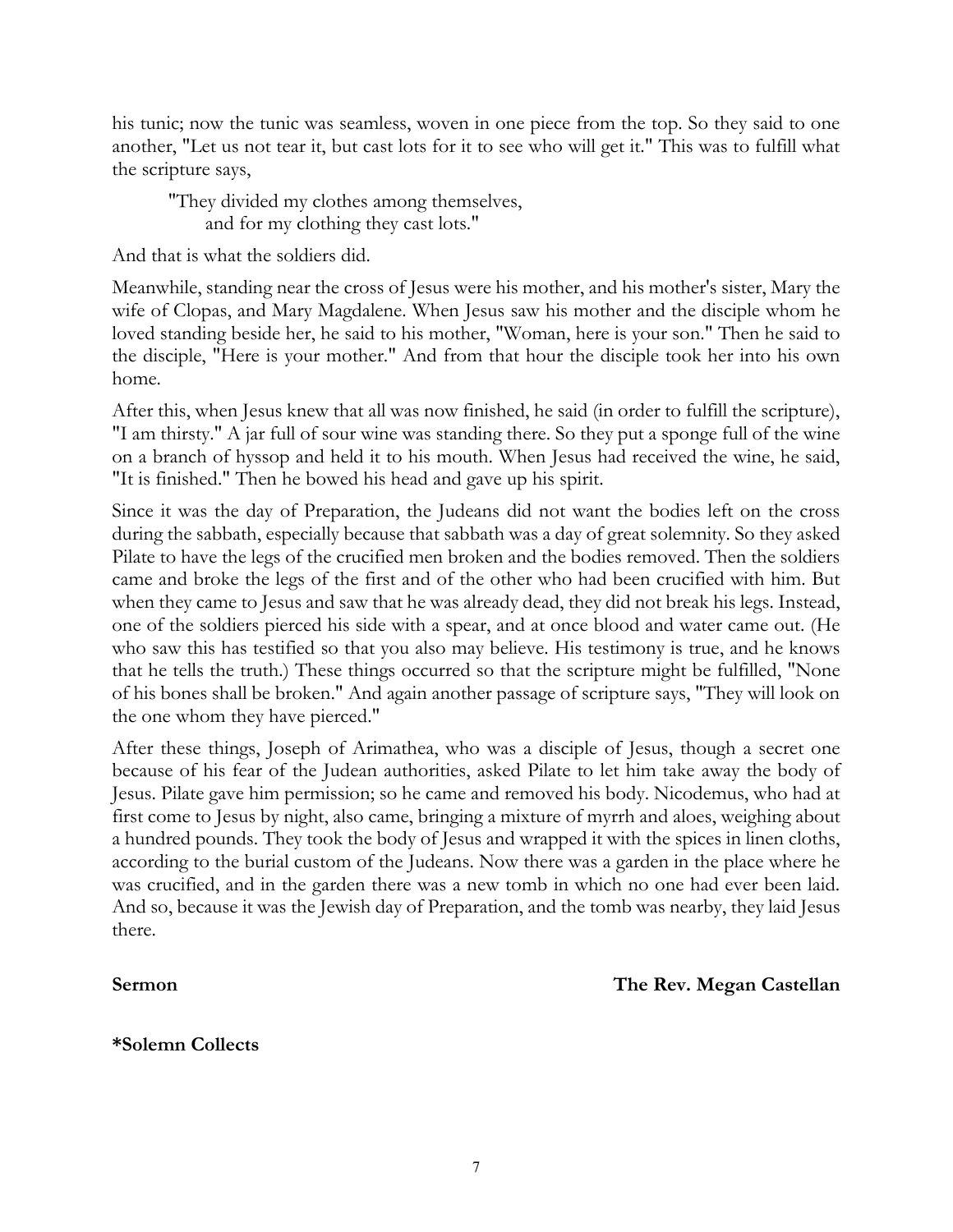Dear People of God: Our heavenly Father sent his Son into the world, not to condemn the world, but that the world through him might be saved; that all who believe in him might be delivered from the power of sin and death, and become heirs with him of everlasting life.

We pray, therefore, for people everywhere according to their needs.

Let us pray for the Jewish people who possess an eternal covenant with the Lord, who delivered them from bondage to freedom;

For continued faithfulness to God's covenant with them;

For their flourishing in peace as witnesses to God's sustaining love; For safety from all malice and harm;

For the fullness of redemption for the sake of God's Name.

That unity and concord may exist between Israel and the Church, Jews and Gentiles, in obedience to God's will.

#### *Silence*

God of Abraham, you planted your people Israel as the root and grafted us as wild branches into a single olive tree of praise to you: As we come near to the cross, we lament the history of prejudice and violence we have fomented between ourselves and your faithful people, of whom Jesus was born. Bless the children of your covenant, Jew and Gentile alike, as we strive together to attain the fullness of your blessing for the world. *Amen.* 

Let us pray for the holy Catholic Church of Christ throughout the world;

For its unity in witness and service For all bishops and other ministers and the people whom they serve For DeDe, our Bishop, and all the people of this diocese For all Christians in this community For those about to be baptized

That God will confirm the Church in faith, increase it in love, and preserve it in peace.

## *Silence*

Almighty and everlasting God, by whose Spirit the whole body of your faithful people is governed and sanctified: Receive our supplications and prayers which we offer before you for all members of your holy Church, that in their vocation and ministry they may truly and devoutly serve you; through our Lord and Savior Jesus Christ. *Amen.*

Let us pray for those who have not embraced God's redemptive love;

For those who are distant from God For those who have lost their faith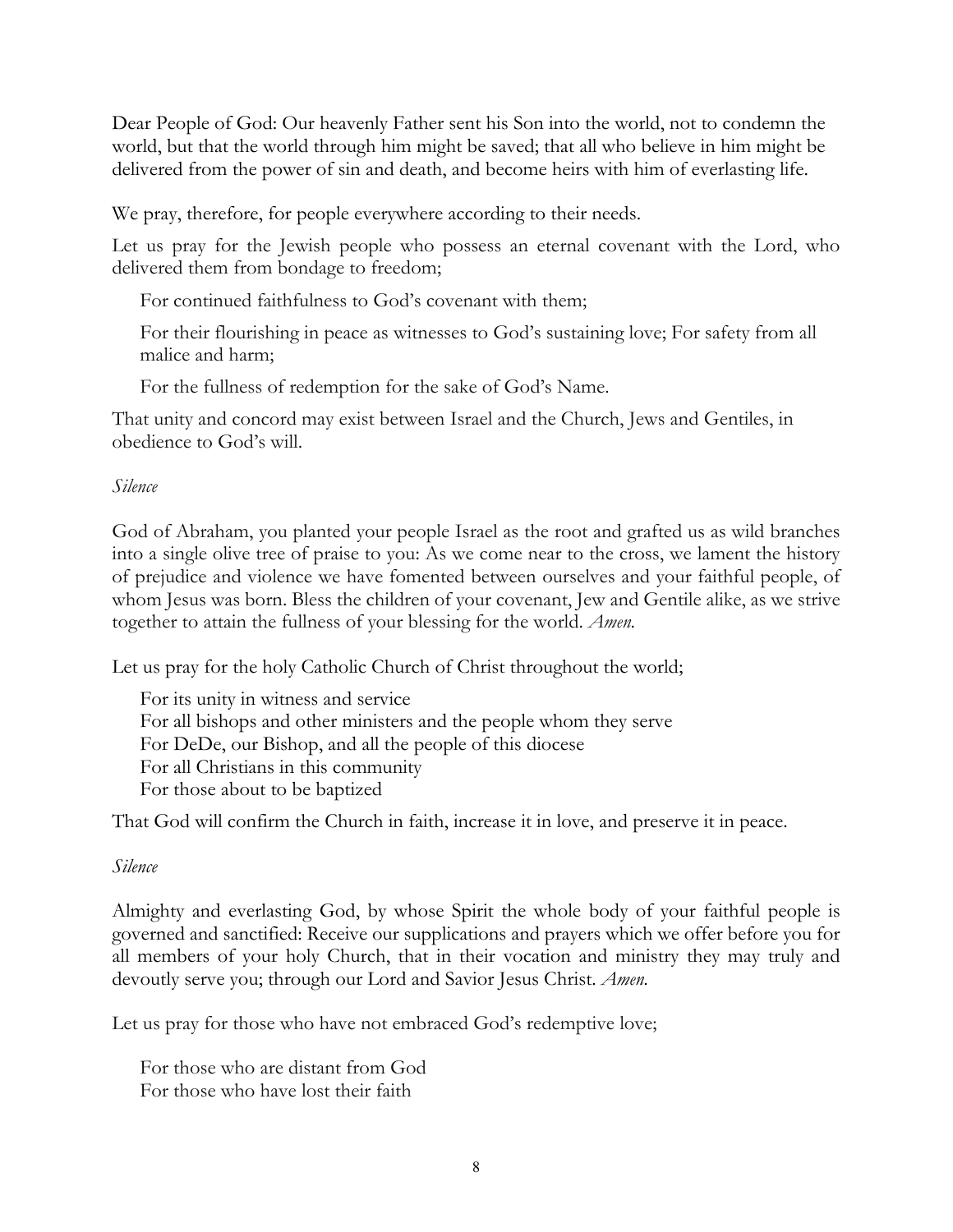For those without faith For those hardened by sin and indifference For the contemptuous and the scornful For those who have been wounded by the people of Christ For those who have persecuted others in the name of Christ For those who are persecutors of his disciples,

That God will lead sinners to repentance, and sustain all in a life of faith and obedience.

## *Silence*

Merciful God, the source of life and fountain of mercy, let the Gospel of your Son Jesus Christ be preached with grace and love; turn the hearts of the followers of Jesus who have harmed others in his name; lead all to repentance and amendment of life; and sustain by your loving grace all who lift their eyes to you. *Amen*.

Let us pray for all nations and peoples of the earth, and for those in authority among them;

For Joseph, the President of the United States For the Congress and the Supreme Court For the Members and Representatives of the United Nations For all who serve the common good

That by God's help they may seek justice and truth, and live in peace and concord.

## *Silence*

Almighty God, kindle, we pray, in every heart the true love of peace, and guide with your wisdom those who take counsel for the nations of the earth; that in tranquility your dominion may increase, until the earth is filled with the knowledge of your love; through Jesus Christ our Lord. *Amen.*

Let us pray for all who suffer and are afflicted in body or in mind;

For those who are hungry and homeless, the destitute and the oppressed For those who are ill or disabled, in body, mind, or spirit For those in loneliness, fear, and anguish For those who face temptation, doubt, and despair For those who are sorrowful and bereaved For those who are persecuted for the sake of Christ For prisoners refugees, and captives For victims of war, genocide, and trafficking, and all those in mortal danger

That God in his mercy will comfort and relieve them, and grant them the knowledge of his love, and stir up in us the will and patience to minister to their needs.

*Silence*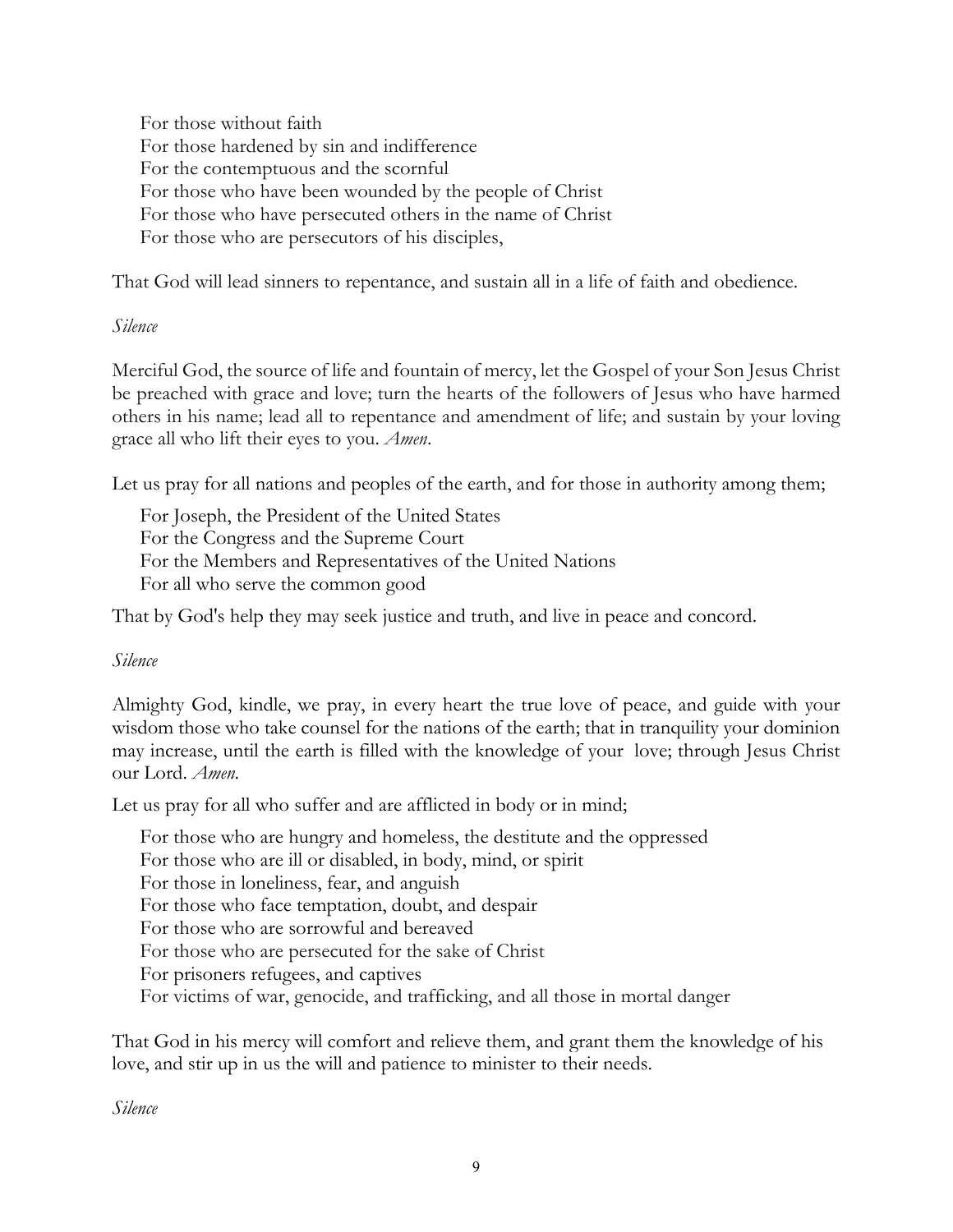Gracious God, the comfort of all who sorrow, the strength of all who suffer: Let the cry of those in misery and need come to you, that they may find your mercy present with them in all their afflictions; and give us, we pray, the strength to serve them for the sake of him who suffered for us, your Son Jesus Christ our Lord. *Amen.*

Let us commit ourselves to God, and pray for the grace of a holy life, that, with all who have departed this world and have died in the peace of Christ, and those whose faith is known to God alone, we may be accounted worthy to enter into the fullness of the joy of our Lord, and receive the crown of life in the day of resurrection.

## *Silence*

O God of unchangeable power and eternal light: Look favorably on your whole Church, that wonderful and sacred mystery; by the effectual working of your providence, carry out in tranquility the plan of salvation; let the whole world see and know that things which were cast down are being raised up, and things which had grown old are being made new, and that all things are being brought to their perfection by him through whom all things were made, your Son Jesus Christ our Lord; who lives and reigns with you, in the unity of the Holy Spirit, one God, for ever and ever. *Amen.*

## **Anthem**

We glory in your cross, O Lord, *and praise and glorify your holy resurrection; for by virtue of your cross joy has come to the whole world.* 

May God be merciful to us and bless us, show us the light of his countenance, and come to us.

*Let your ways be known upon earth, your saving health among all nations.*

Let the peoples praise you, O God; let all the peoples praise you.

*We glory in your cross, O Lord, and praise and glorify your holy resurrection; for by virtue of your cross joy has come to the whole world.*

## **The Lord's Prayer**

## **Closing Prayer**

Lord Jesus Christ, Son of the living God, we pray you to set your passion, cross, and death between your judgment and our souls, now and in the hour of our death. Give mercy and grace to the living; pardon and rest to the dead; to your holy Church peace and concord; and to us sinners everlasting life and glory; for with the Father and the Holy Spirit you live and reign, one God, now and for ever. *Amen.*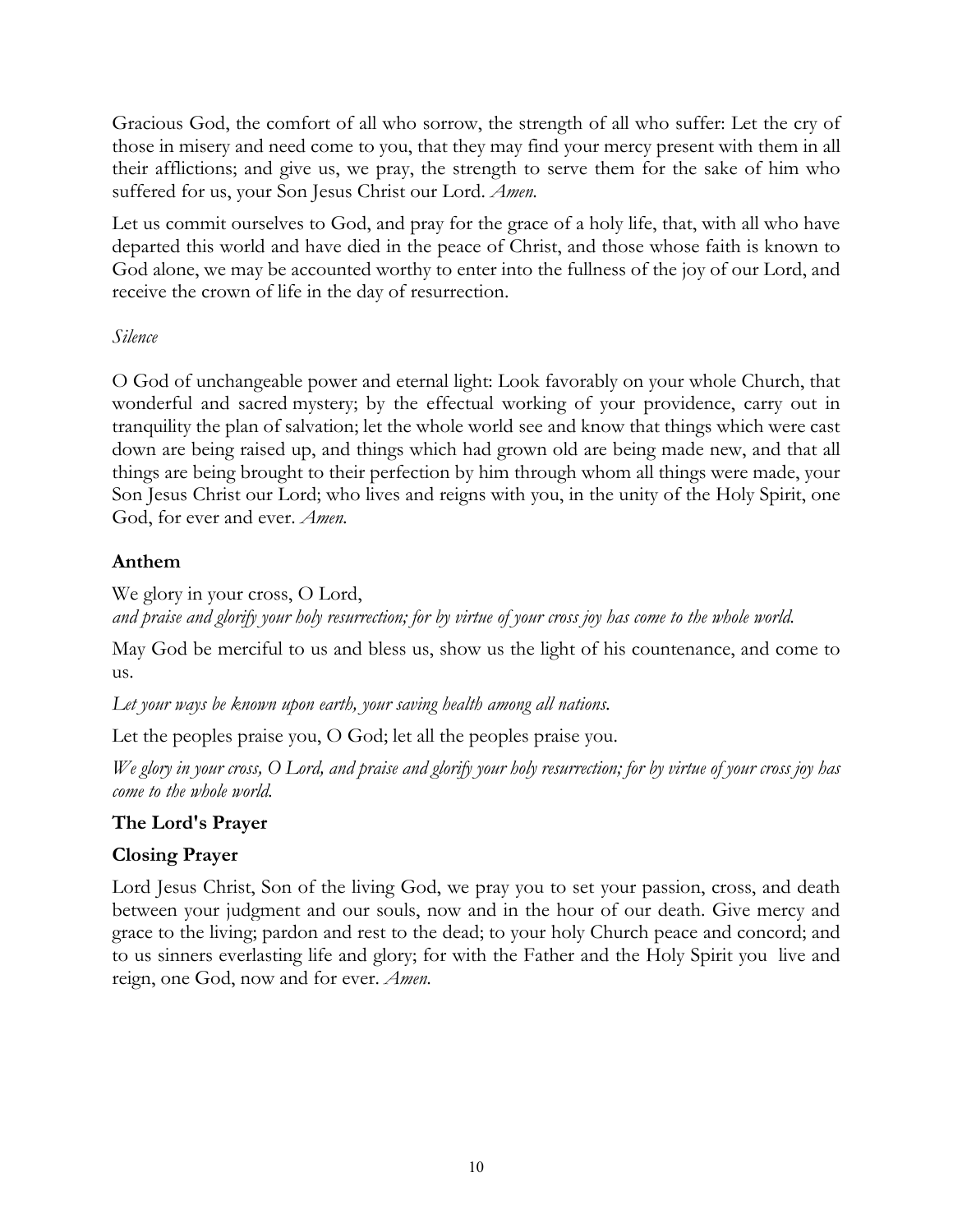

St. John's Church 210 North Cayuga Street Ithaca, NY (607)-273-6532 www.stjohnsithaca.org Office email: office@stjohnsithaca.org "Like" us on facebook @ Saint John's Episcopal Church **Office Hours** Monday- Thursday 10 AM–4 PM

#### **The Rev. Megan Castellan, Rector**

Cora Yao, Senior Warden Gwen Freeman, Junior Warden Parish Administrator Chuck Merrill, Weekday Sexton Director of Music/Organist Lynne Walton, Intern

If you need pastoral assistance, or just want to reach out to Mtr. Megan, please call her at 315 757-0251, or e-mail [mtrmegan@stjohnsithaca.org.](mailto:mtrmegan@stjohnsithaca.org)

If you would like to contribute to our ministries, you may make a secure donation at [https://stjohnsithaca.org/donate/.](https://stjohnsithaca.org/donate/) Thank you!

Sign up for our weekly newsletter [The Fledgling](https://us8.campaign-archive.com/home/?u=ba464e155cfe57854be5971b0&id=62b8db11e4) by contacting the church office.

#### **Please Join Us:**

Morning Prayer weekdays at 9:30 on Facebook and YouTube.

Office of Evening Prayer on Wednesdays at 6:00 pm to offer our prayers and read and meditate on God's holy word.

Forward Day by Day for May, June, and July is available on the table in the rear of the church.

LARGE PRINT EDITIONS OF THE SERVICE ARE AVAILABLE IN THE NARTHEX.